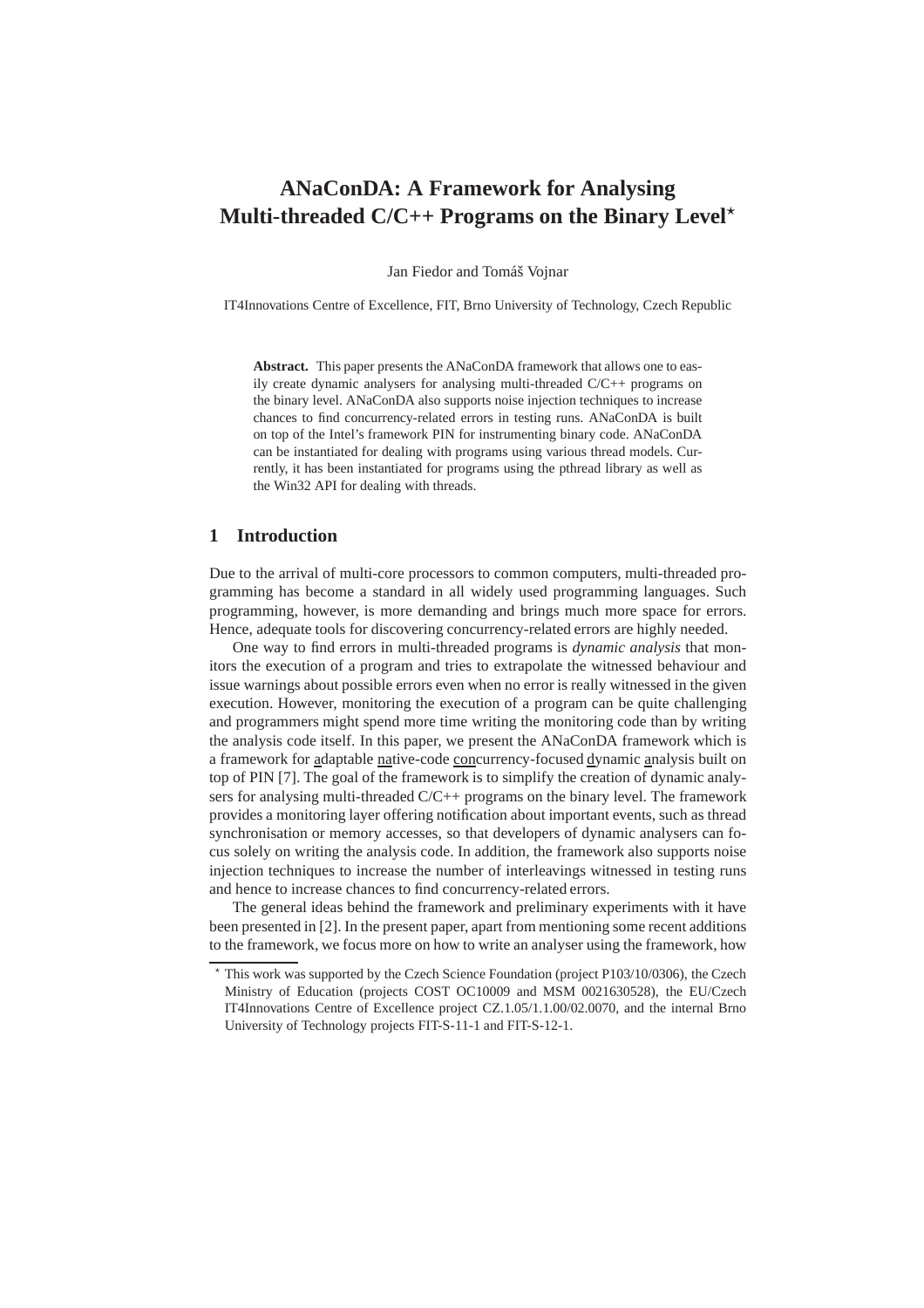to get some useful information which may help the user in locating an error, and how to use the tool. As the framework can be instantiated to support various multithreading libraries, we also describe some concrete instantiations, in particular, the instantiation for pthreads, already used for the experiments in [2], and a new instantiation for Win32 API. Finally, we discuss several real-life experiments done with the framework.

As for related tools, there exist many frameworks which may be used to simplify the creation of dynamic analysers for Java programs. The closest to ANaConDA is IBM ConTest [1] which inspired some parts of the design of ANaConDA. RoadRunner [3] is another framework very similar to ANaConDA. Both of these frameworks can monitor the execution of multi-threaded Java programs and provide notification about important events in their execution to dynamic analysers built on top of the frameworks. Cal-Fuzzer [5] is an extensible framework for testing concurrent programs which can also be used to create new static and dynamic analysers and to combine them. Chord [8] is another extensible framework which might be used to productively design and implement a broad variety of static and dynamic analyses for Java programs. When dealing with C/C++ programs, the options are much poorer. One tool somewhat related to ANa-ConDA is Fialar [4] which is a framework for creating dynamic analysers for  $C/C++$ programs. However, Fjalar is primarily designed to simplify access to various compiletime and memory information. It does not provide any concurrency-related information. Moreover, it is build on top of Valgrind [9], which brings several disadvantages as discussed in Section 3.

## **2 Monitoring Multithreaded C/C++ Programs on the Binary Level**

As was mentioned in the introduction, monitoring C/C++ programs can be quite difficult, especially when the monitoring is done on the binary level. One of the problems to be dealt with is monitoring of function execution. This is because the monitoring code has to cope with that the control can be passed among several functions by jumps. Hence, the control can return from a different function than the one that was called. Another problem is that the monitoring code must properly trigger notifications for various special types of instructions such as atomic instructions, which access several memory locations at once but in an atomic way, or conditional and repeatable instructions, which might be executed more than once or not at all. Further, some pieces of information about the execution of instructions or fuctions (such as the memory locations accessed by them), which are crucial for various analyses, may be lost once the instruction or function finishes its execution, and it is necessary to explicitly preserve this information for later use. Finally, in order to support various multithreading libraries, the analysers must be abstracted from the concrete library used. Possible solutions to the these problems were discussed in [2].

A problem that has not been considered in [2] is that the information needed for analysis is not the only information useful for the users. When the analyser detects an error, it should provide the users as much information as possible to help them localise the error. Retrieving information about the executed code, such as names of variables or locations in the source code, can give the users some information about the error. However, this information is often not sufficient since it may be difficult to know how the program got to the variable or location where the error was detected. A much better help to the user is a backtrace to the erroneous part of the program.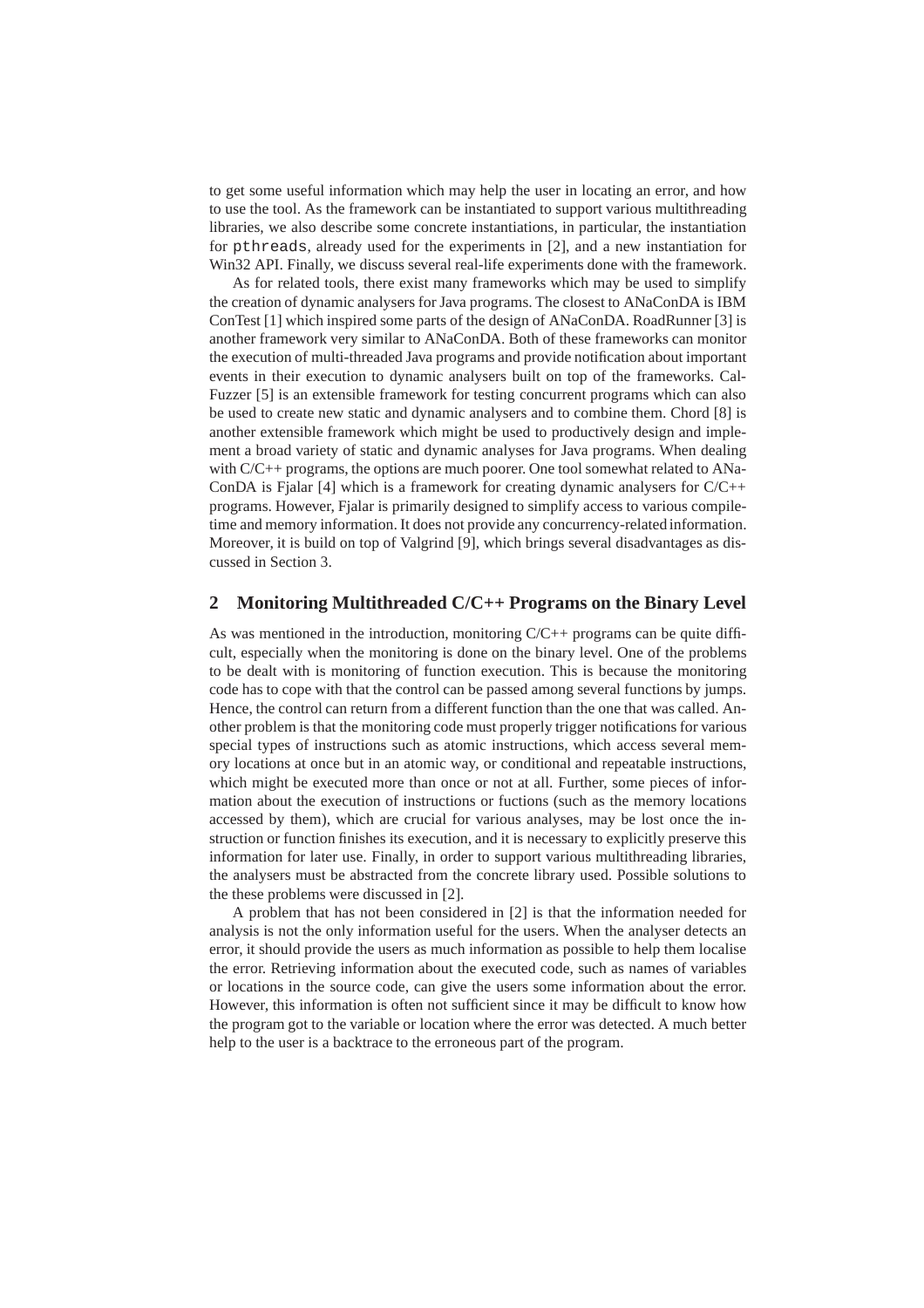ANaConDA currently supports backtraces equivalent to the ones given by the Linux backtrace() function, which contain the return addresses of the currently active function calls. The return addresses are stored on the call stack in the corresponding stack frames. The top stack frame's address can be obtained from the base pointer register, and each stack frame also contains the previous value of the base pointer, referring to the previous stack frame. By following the chain of base pointers, we can extract the return addresses and create a backtrace although we have to be careful when processing the stack frames as sometimes (e.g., during the initialisation of the program) the base pointer register may be used for other purposes and might point somewhere else than to a stack frame. The advantage of this approach is that we do not need to monitor every function call in the program and update the backtrace constantly. We are constructing the backtrace on demand, i.e., only when the analyser explicitly requests it, and we only need to know the value of the base pointer register, which can be retrieved with a negligible overhead. The only drawback is that the program must properly create the stack frames, which may sometimes not be true if some optimisations are used.

### **3 Implementation, Current Instantiations, and Usage**

The ANaConDA<sup>1</sup> framework is an open-source framework written in  $C++$  on top of PIN [7]. There are several reasons motivating the use of PIN as a binary instrumentation backend. First, PIN performs dynamic instrumentation, i.e., it instruments a program in the memory before it is executed. This means that the binary files of the program are left untouched. This is especially important when dealing with libraries as it allows one to transparently use an instrumented version of a library and simultaneously use the library as usual in other programs. PIN can also be used on both Linux and Windows, compared to Valgrind which is Linux-only, which allows a much wider range of programs to be analysed. Of course, PIN is primarily developed for use with Intel binaries. However, if the binary code does not contain any special AMD-only instructions, PIN works fine even for AMD binaries. Another advantage of PIN is that it preserves the parallel execution of threads of the analysed multi-threaded program. Valgrind, on the contrary, serialises thread execution [9], which may unnecessarily slow down the program and also the analysis as the analysis code usually runs in these threads too.

**Instantiation.** The ANaConDA framework abstracts analysers built on top of it from the specific multithreading library used, but it of course cannot do that without any information about the library. As explained in more detail in [2], the user must specify: (1) the names of the functions performing various thread-related operations, (2) the indices of parameters holding the synchronisation primitives the functions operate with, and (3) the Mapper objects used to abstract the synchronisation primitives to numbers uniquely identifying them. Abstraction of synchronisation primitives is necessary because their representation varies across various libraries, but analysers need to work with them in a uniform way.

For example, if we use the pthread library and want to get notifications about lock acquisitions and releases, we have to specify that the pthread mutex lock

<sup>1</sup> http://www.fit.vutbr.cz/research/groups/verifit/tools/anaconda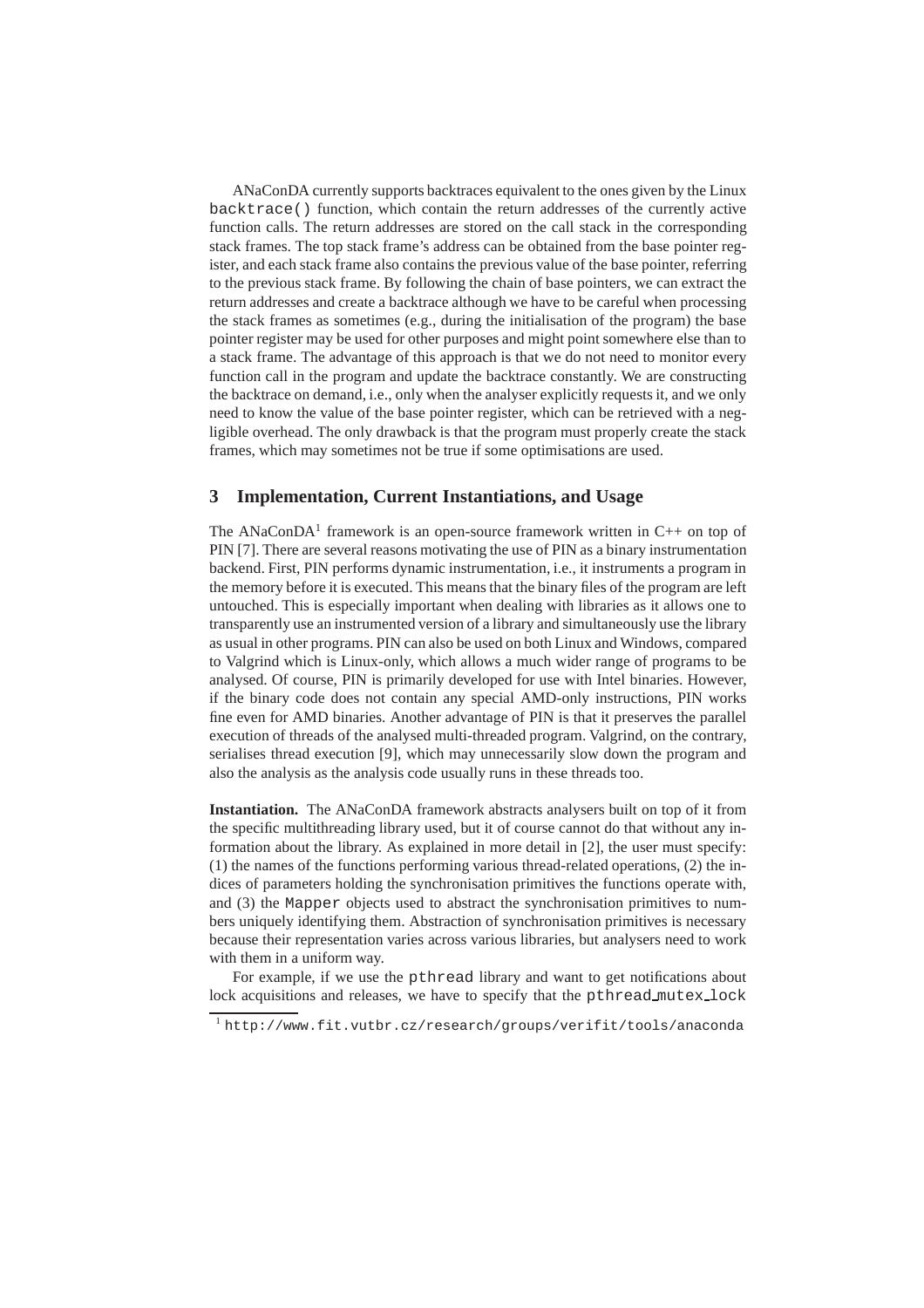p thread\_mutex\_lock 1 addr()  $\n$  p th r e a d \_ m u t e x \_ t r y l o c k \_ 1 addr ()

(a) Lock acquisitions (lock file)

#### (b) Lock releases (unlock file)

Fig. 1. An example of the configuration of monitoring lock operations in the pthread library

and pthread mutex trylock functions are performing the lock acquisitions and the pthread mutex unlock usercnt function the lock releases. This is done by adding the names of these functions to the lock and unlock configuration files, respectively. All of these functions are taking the lock as the first parameter, and because locks are objects of the pthread mutex t structure, we can use the ANa-ConDA framework's built-in mapper object addr to convert the addresses of these objects into numbers uniquely representing them. To give this information to ANa-ConDA, we have to specify the index and the name of the Mapper object right after the name of the corresponding monitored function as can be seen in Fig. 1. The instantiation for signaling conditions and waiting on them is similar, we just have to instruct the framework to monitor the pthread cond signal, pthread cond broadcast, and pthread cond wait functions by inserting the appropriate information to the signal and wait configuration files.

As for the Win32 API, there is no function that performs purely lock acquisitions. Instead, the WaitForSingleObject function is used taking a generic HANDLE as the first parameter and performing a lock acquisition only if the HANDLE represents a lock (it may also represent, e.g., a thread or an event). In this case, we have an alternate way to tell ANaConDA when a function performs a lock acquisition. We can specify that the WaitForSingleObject function is a generic wait function whose behaviour depends on the type of the synchronisation primitive passed to it and then name a function which creates or initialises new locks. The framework then remembers which synchronisation primitives are locks because they were created by the useridentified lock creation/initialisation function. Subsequently, when a generic wait function (like WaitForSingleObject) is called, it will first determine what kind of synchronisation primitive its parameter represents. If it is a lock, it will properly trigger the lock acquisition notifications. In particular, in Win32 API, locks are created by the CreateMutex function which returns a HANDLE representing the lock. Configuring lock releases is much simpler as they are performed by a dedicated ReleaseMutex function which takes the lock (HANDLE) as the first parameter. As the HANDLE is in fact a generic pointer, we can also use the addr mapper object here to transform it into a unique number.

The Win32 API has no functions for signaling conditions and waiting on them. If such operations are needed, the users usually implement the operations themselves or use some libraries like pthread-win32 implementing them. However, as ensuring that the functions performing these operations will trigger the corresponding ANa-ConDA notifications is as easy as adding a few lines to the appropriate configuration files, the framework does not have any problems with the users using their own custom functions for these operations, which illustrates the generality of the framework.

Another problem with the Win32 API is that some of the functions that need to be monitored are jumping at the beginning of other monitored functions. In this case, PIN executes the monitoring code inserted before such functions, and if no special care was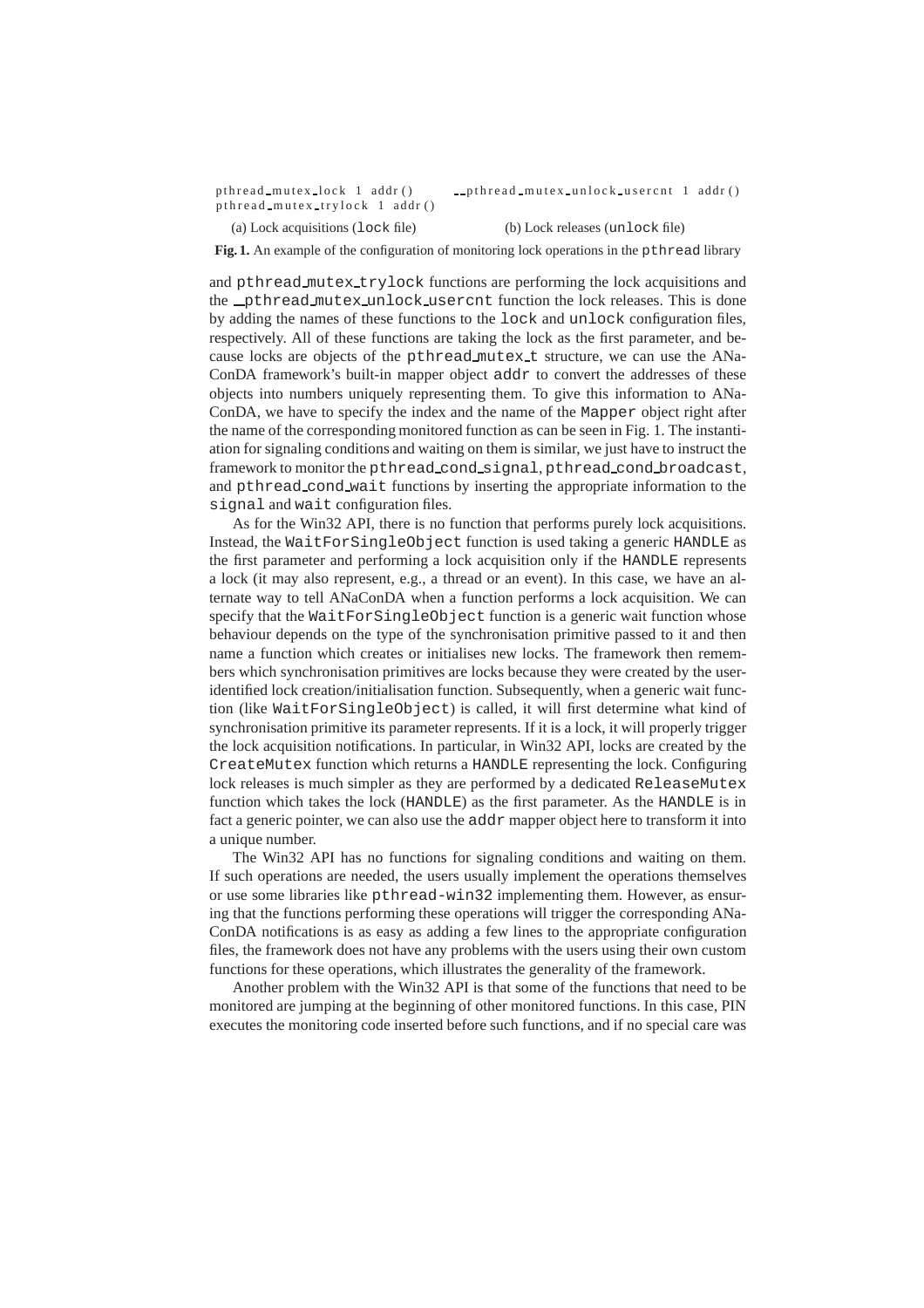taken, the analyser would get a notification about a single event multiple times. The solution could seem to be easy as one could, e.g., think of simply specifying that one of the functions should not be monitored. However, the functions often have exactly the same names, so one cannot so easily differentiate between them. The framework solves this problem by checking if the stack pointer changed when a monitored function is about to be executed, and it does not issue a notification if its value remained the same as that means that nobody called the function, and the control must have jumped to it.

**Usage of ANaConDA.** To analyse a multi-threaded C/C++ program using ANaConDA, one first has to write (or get) an analyser to be used. The analyser must have the form of a shared object (in Linux) or a dynamic library (in Windows) which contains a set of functions that ANaConDA should call when a specific event, such as a lock acquisition, occurs in the program being analysed. The analyser has to register the callback functions for the events it needs to be notified about. This is done by calling the appropriate registration functions (provided by ANaConDA) in the init () function of the analyser, which ANaConDA executes once the analyser is loaded. For example, to be notified about lock acquisitions and releases, the analyser has to register its callback functions using the SYNC AfterLockAcquire and SYNC BeforeLockReleasefunctions, respectively.

Performing the actual analysis is then quite simple. One just needs to execute the PIN framework with  $ANaConDA$  as the *pintool*<sup>2</sup> to be used and specify the analyser which should perform the desired analysis together with the program which should be analysed. Noise injection can be enabled and configured in the noise section of the anaconda.conf configuration file. Currently, only the *sleep* and *yield* noise is supported, but the user may use different noise injection settings for the read and write accesses and also for each of the monitored functions. The slowdown of the execution of the analysed program is similar to Fjalar, i.e., around 100 times. Note, however, that the slowdown is mainly due to PIN and depends on many factors such as the amount of instrumentation inserted, the amount of information requested by the analyser, the amount of noise injected into the program, etc.

### **4 Experiments**

A set of preliminary experiments with the framework was done in [2] where we analysed more than 100 student projects implementing a simple ticket algorithm (100–500 lines of code) under the pthread library. The projects passed all the tests originally used to mark them, but we still found errors in around 20 % of them using a simple data race detector called AtomRace [6], which we use in the tests discussed below too.

To test whether ANaConDA can handle really large and complex programs, we have used it to analyse the Firefox browser (more than 3 million lines of code) which uses the pthread library. We did not find any severe or unknown errors. We did, however, find several data races which are left in the code since they are considered harmless. Considering the size of the program, the fact that it is thoroughly checked for data races regularly, and also that we used a very simple data race detector and performed only

 $2 \text{ A}$  pintool can be thought of as a PIN plugin that can modify the code generation process inside PIN, i.e., it determines which code should be executed and where in the monitored program.